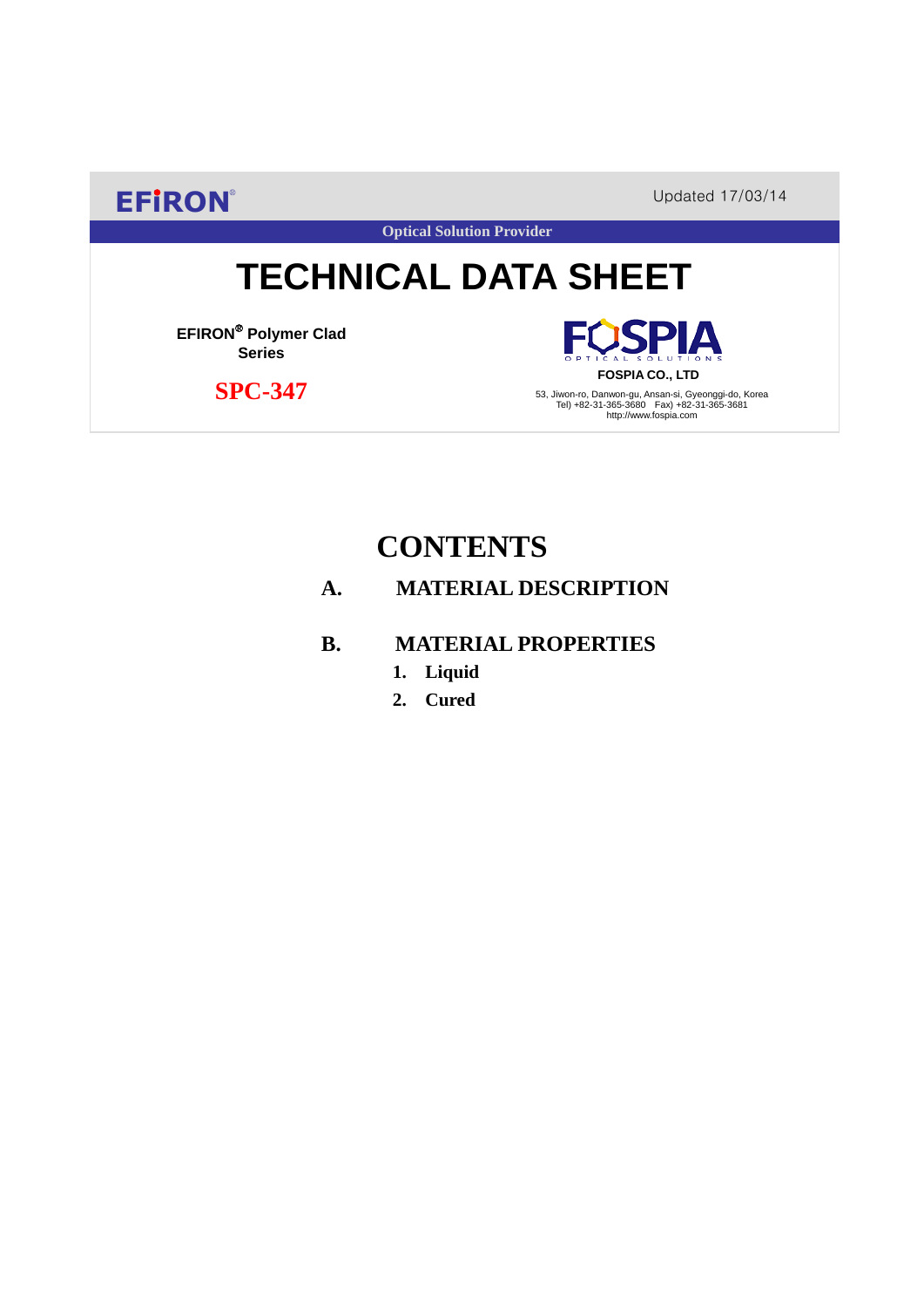### A. MATERIAL DESCRIPTION

EFIRON<sup>®</sup> SPC-347 coating is a radiation-curable acrylate useful for polymer cladding making processes. EFIRON<sup>®</sup> SPC-347 coating has suitable glass transition temperature, rapid cure property, non-yellowing, thermal resistance, high oxidative and hydrolytic (moisture) stability, which are required by optical fiber industry applications.

#### **1. CURING CONDITION**

Minimum UV dose of  $EPIRON^{\circledR}$  SPC-347 for complete cure is 1000 mJ/cm<sup>2</sup> under a nitrogen environment. However, the minimum dosage is heavily dependent upon the thickness of the PC layer.

#### **2. STORAGE**

EFIRON® SPC-347 polymer cladding coating can polymerize under improper storage conditions. Store materials away from direct sunlight and presence of oxidizing agents and free radicals. Storage temperature range is between  $10^{\circ}$  to 30℃.

#### **3. PRECAUTION**

 $EFINON^{\circledR}$  SPC-347 polymer cladding coating materials can cause skin and eye irritation after contact. Therefore, avoid direct contact with these materials. If contact occurs, immediately rinse affected areas copiously with water.

#### **4. NOTES**

The information contained herein is believed to be reliable but is not to be taken as representation, warranty or guarantee and customers are urged to make their own tests.